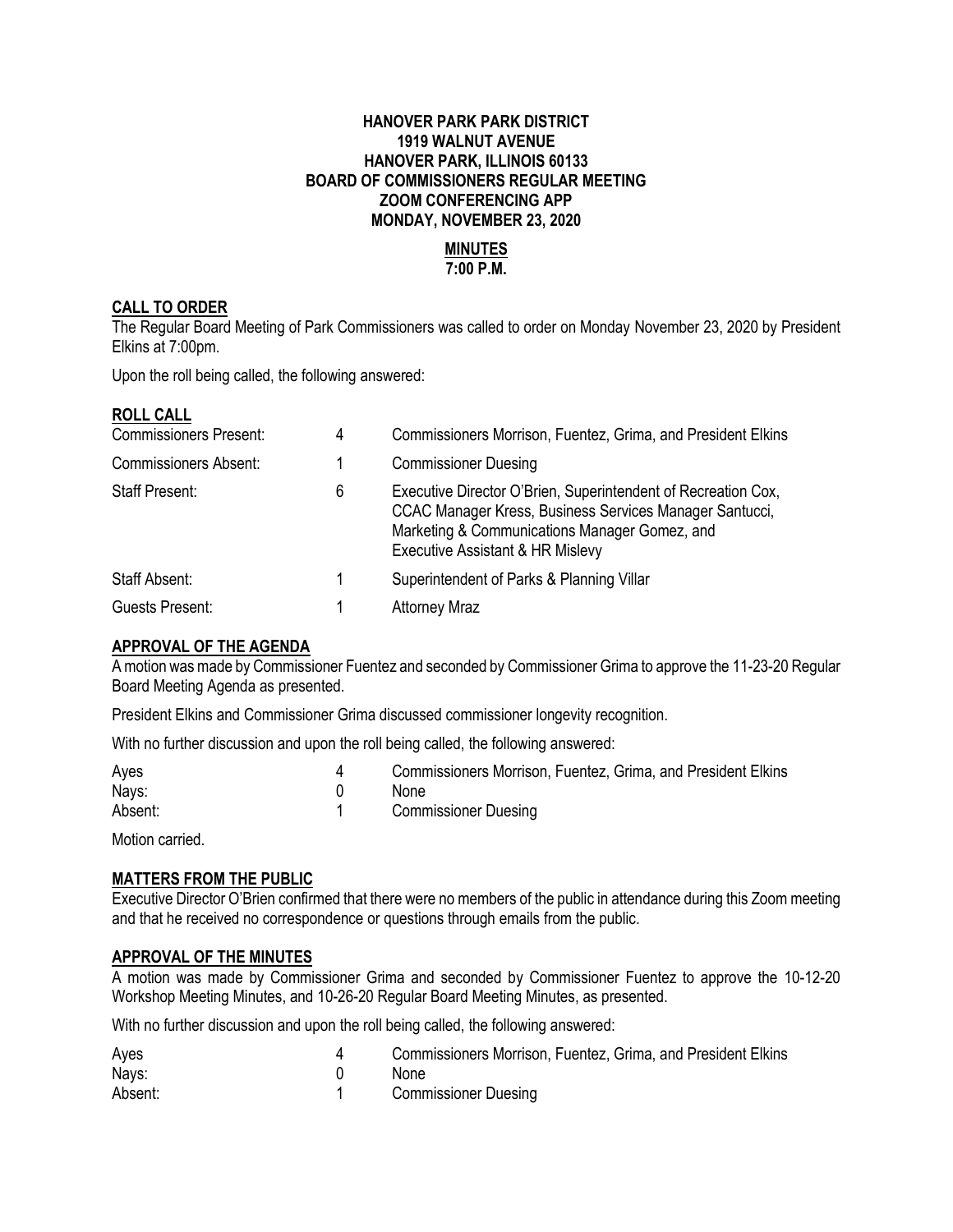Motion carried.

# **ATTORNEY'S REPORT**

A motion was made by President Elkins and seconded by Commissioner Fuentez to table the Attorney's Report item of the agenda until Attorney Mraz arrives at the meeting.

With no further discussion and upon the roll being called, the following answered:

| Ayes    | Commissioners Morrison, Fuentez, Grima, and President Elkins |
|---------|--------------------------------------------------------------|
| Nays:   | None                                                         |
| Absent: | <b>Commissioner Duesing</b>                                  |

Motion carried.

# **TREASURER'S REPORT**

A motion was made by Commissioner Fuentez and seconded by Commissioner Grima to accept the Treasurer's Report for the month ending October 31, 2020, as presented. President Elkins confirmed the motion and second.

Manager Santucci informed the Board that the District earned approximately \$530 in interest in October and approximately \$118,644 in tax disbursement money. She further added that there were no changes to the Long Term Debt Report for the month of October.

With no further discussion and upon the roll being called, the following answered:

| Ayes    | Commissioners Morrison, Fuentez, Grima, and President Elkins |
|---------|--------------------------------------------------------------|
| Nays:   | <b>None</b>                                                  |
| Absent: | <b>Commissioner Duesing</b>                                  |

Motion carried.

#### **COMMITTEE REPORTS**

**A. Finance –** Statement of Cash Receipts and Disbursements (May 1, 2020 through October 31, 2020)

A motion was made by Commissioner Fuentez and seconded by Commissioner Grima to accept the Statement of Cash Receipts and Disbursements May 1, 2020 through October 31, 2020, as presented. President Elkins confirmed this motion and second for the record.

With no further discussion and upon the roll being called, the following answered:

| Ayes    | Commissioners Morrison, Fuentez, Grima, and President Elkins |
|---------|--------------------------------------------------------------|
| Nays:   | <b>None</b>                                                  |
| Absent: | <b>Commissioner Duesing</b>                                  |

Motion carried.

Attorney Mraz entered the 11/23/20 Regular Board Meeting through the Zoom Conferencing App at 7:10pm.

#### **WARRANT**

A motion was made by Commissioner Fuentez and seconded by Commissioner Grima to approve Warrant #20-21-07 covering check numbers 80439-80470 from the Payroll Checking Account in the amount of \$175,944.71 and check numbers 63058-63130 from the General Corporate Checking Account in the amount of \$159,455.12 for a Grand Total Warrant in the amount of \$335,399.83.

President Elkins inquired if the District's contract with Constellation New Energy would be impacted by the District's agreement with Trane, to which Attorney Mraz confirmed it would not. Executive Director O'Brien assured the Board he would confirm when exactly the District's energy contract is up for renewal.

With no further discussion and upon the roll being called, the following answered: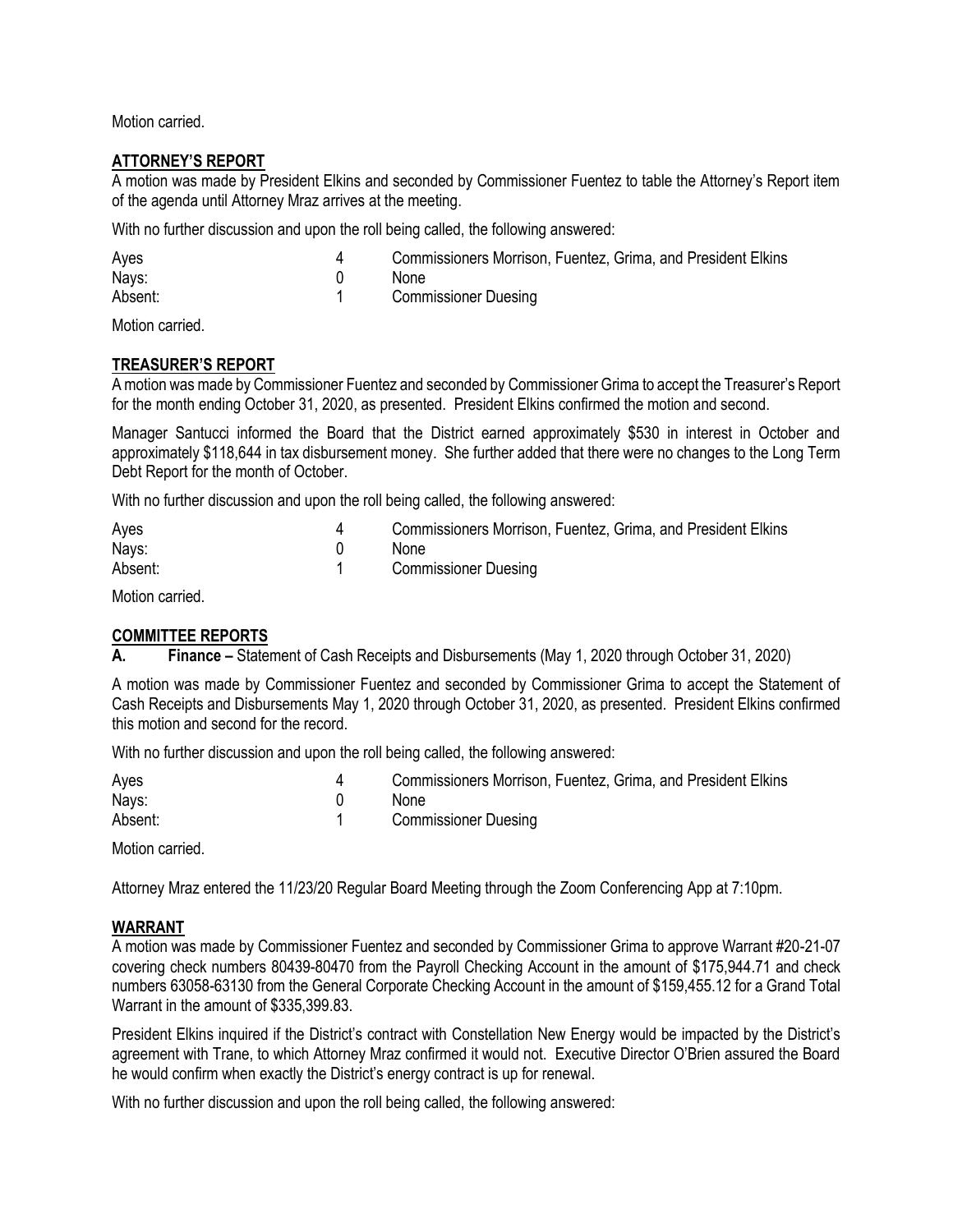| Ayes    | Commissioners Morrison, Fuentez, Grima, and President Elkins |
|---------|--------------------------------------------------------------|
| Nays:   | <b>None</b>                                                  |
| Absent: | <b>Commissioner Duesing</b>                                  |

Motion carried.

# **ATTORNEY'S REPORT**

A motion was made by President Elkins and seconded by Commissioner Grima to remove the Attorney's Report from the table and enter it into discussion, as presented.

Attorney Mraz confirmed that there was no new business to discuss regarding the Attorney's Report outside of items that are already on the agenda for the Board's consideration.

With no further discussion and upon the roll being called, the following answered:

| Ayes    | Commissioners Morrison, Fuentez, Grima, and President Elkins |
|---------|--------------------------------------------------------------|
| Nays:   | None                                                         |
| Absent: | <b>Commissioner Duesing</b>                                  |

Motion carried.

# **UNFINISHED BUSINESS**

# **A. Capital Projects Renovations Update – Priority & Location Reports**

Manager Santucci informed the Board that the budgeted dollar amounts are the same on each the priority and location capital project renovations reports. In November, the District purchased a new snowplow and new fitness center equipment, items 9 and 25 respectively on the priority chart for capital project renovations. She added that the District is under budget by approximately \$49,700 for their Year 1 Capital Project plan.

#### **B. Restore IL Phase 4 Tier 3 Mitigations Update – Supt Cox**

Superintendent Cox, who also acts as the District's Safety Coordinator, informed the Board of the impacts that Tier 3 of the Restore Illinois Mitigation plan had on operations, including pausing all indoor general recreation programs, athletic activities are limited to one-on-one, and masks must be worn at all times while in District facilities, even while working out or participating in athletics. These changes were communicated with all District staff, participants, and patrons and further changes will continue to be communicated to all District stakeholders.

#### **NEW BUSINESS**

**A. Resolution #20-21-20 –** A Resolution Determining the Amounts of Money Exclusive of Election Costs Estimated to be Necessary to be Raised by Taxation Pursuant to the Proposed Levy of the Hanover Park Park District for the Fiscal Year Beginning May 1, 2020 and Ending April 30, 2021

A motion was made by Commissioner Grima and seconded by Commissioner Fuentez to approve Resolution #20-21- 20, A Resolution Determining the Amounts of Money Exclusive of Election Costs Estimated to be Necessary to be Raised by Taxation Pursuant to the Proposed Levy of the Hanover Park Park District for the Fiscal Year Beginning May 1, 2020 and Ending April 30, 2021, as presented.

Attorney Mraz reminded the Board that the Board's passing of this Resolution is in preparation of their review and approval of the District's Tax Levy and Tax Abatement Ordinances and is an estimate of the tax levy amount. He further confirmed that the District's levy amount is below the threshold that would require a Truth in Taxation Public Hearing. President Elkins informed that the total estimated levy amount is \$2,393,663. Commissioner Grima asked if the pandemic will have an impact on the District's levy, to which Attorney Mraz responded that since these monies are revenues from property taxes, the changes for a negative impact are low.

With no further discussion and upon the roll being called, the following answered: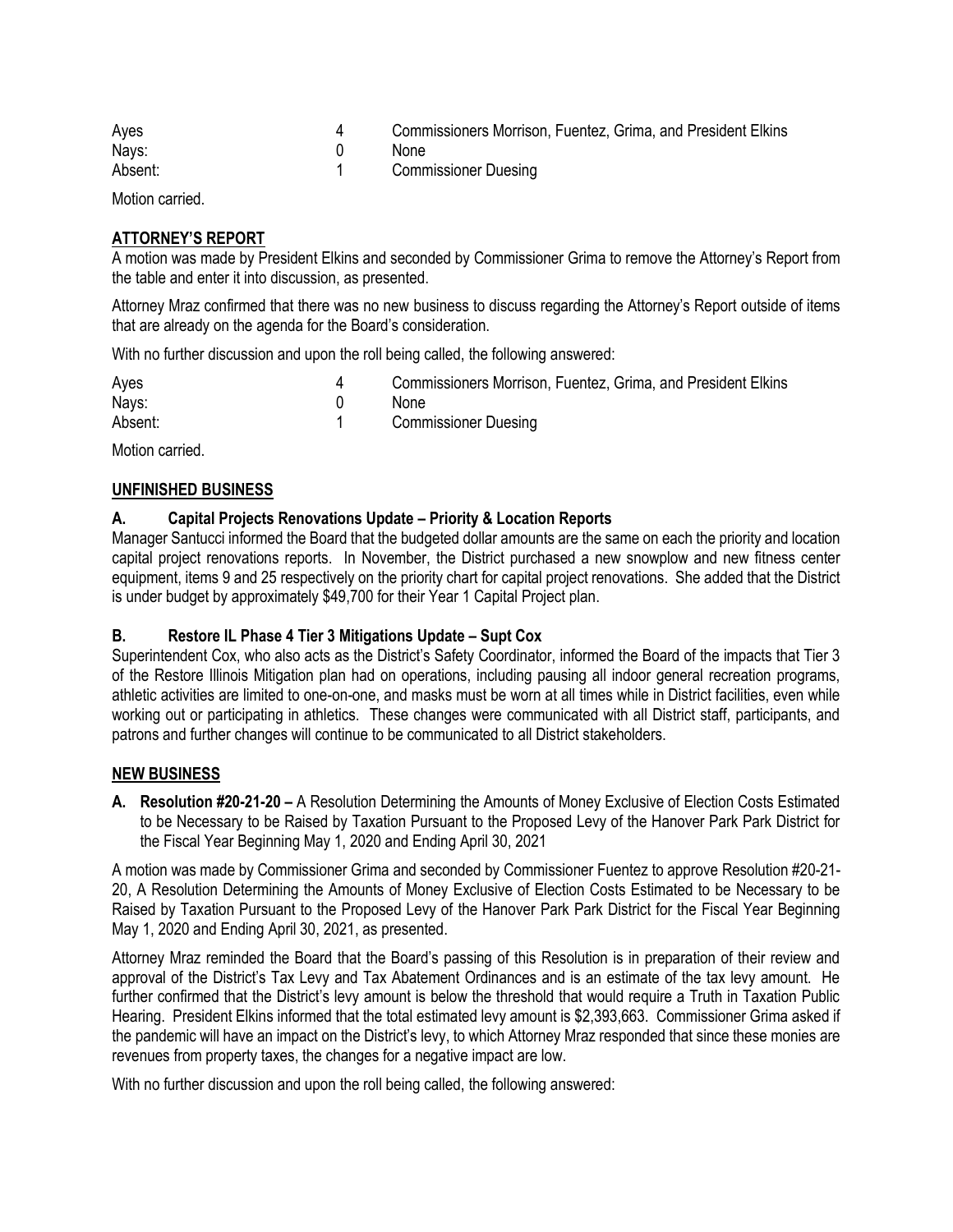| Ayes    | Commissioners Morrison, Fuentez, Grima, and President Elkins |
|---------|--------------------------------------------------------------|
| Nays:   | <b>None</b>                                                  |
| Absent: | <b>Commissioner Duesing</b>                                  |

Motion carried.

**B. Resolution #20-21-21 –** A Resolution Authorizing the Executive Director to Enhance and Expand Available Habitat for Monarch Butterflies and other Native Pollinators

A motion was made by Commissioner Grima and seconded by President Elkins to approve Resolution #20-21-21, A Resolution Authorizing the Executive Director to Enhance and Expand Available Habitat for Monarch Butterflies and other Native Pollinators, as presented.

Commissioner Grima asked if passing this Resolution would require additional signage for the monarch waystation and what the expense would be for that. Executive Director O'Brien responded that no additional signage would be needed at the monarch waystation until it is ready to be expanded.

With no further discussion and upon the roll being called, the following answered:

| Ayes    | <b>Commissioners Fuentez, Grima, and President Elkins</b> |
|---------|-----------------------------------------------------------|
| Nays:   | Commissioner Morrison                                     |
| Absent: | <b>Commissioner Duesing</b>                               |

Motion carried.

**C. Resolution #20-21-22 –** A Resolution Approving of the Termination of the Independent Contractor Agreement Between the Hanover Park Park District and the Hoffman Estates Park District

A motion was made by Commissioner Grima and seconded by Commissioner Fuentez to approve Resolution #20-21- 22, A Resolution Approving of the Termination of the Independent Contractor Agreement Between the Hanover Park Park District and the Hoffman Estates Park District, as presented.

With no further discussion and upon the roll being called, the following answered:

| Ayes    | Commissioners Morrison, Fuentez, Grima, and President Elkins |
|---------|--------------------------------------------------------------|
| Nays:   | <b>None</b>                                                  |
| Absent: | <b>Commissioner Duesing</b>                                  |

Motion carried.

**D. Resolution #20-21-23 –** A Resolution Recognizing Commissioner Mark Elkins's 25 Years of Service on the Hanover Park Park District Board of Commissioners

A motion was made by Commissioner Grima and seconded by President Fuentes to approve Resolution #20-21-23, A Resolution Recognizing Commissioner Mark Elkins's 25 Years of Service on the Hanover Park Park District Board of Commissioners, as presented.

Commissioner Fuentez recited the Resolution recognizing President Elkins' 25 years of service in full. Attorney Mraz explained that recognition Resolutions were a tradition of the District's in order to honor longevity milestones of board members and full-time staff

With no further discussion and upon the roll being called, the following answered:

| Ayes    | Commissioners Morrison, Fuentez, Grima, and President Elkins |
|---------|--------------------------------------------------------------|
| Nays:   | <b>None</b>                                                  |
| Absent: | <b>Commissioner Duesing</b>                                  |

Motion carried.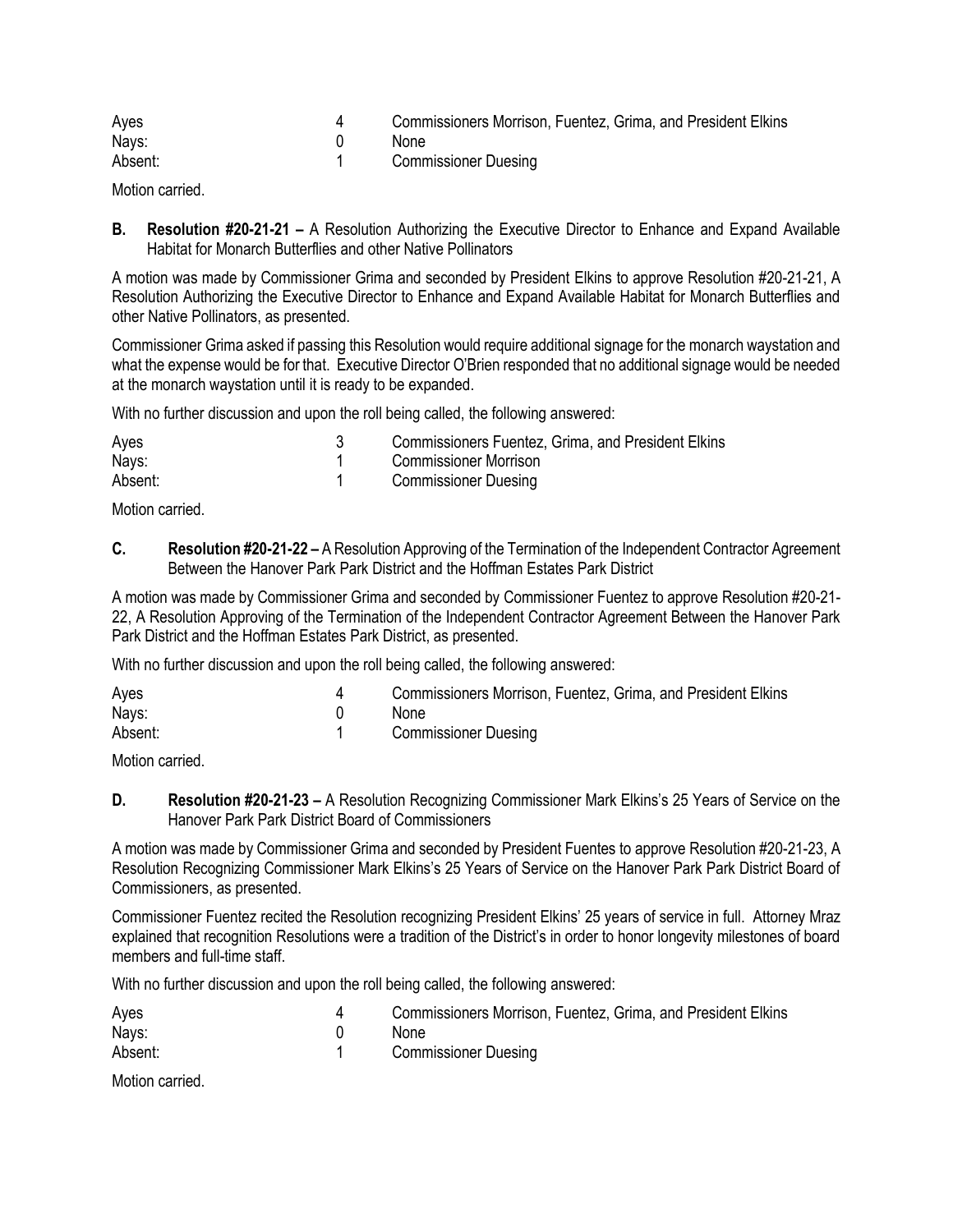**E. Ordinance #20-21-04 –** An Ordinance Authorizing the Sale of Certain Personal Property of the District for the 2004 Ford F-150 Heritage Pickup Truck

A motion was made by President Elkins and seconded by Commissioner Grima to approve Ordinance #20-21-04, An Ordinance Authorizing the Sale of Certain Personal Property of the District for the 2004 Ford F-150 Heritage Pickup Truck, as presented.

President Elkins explained that the purpose of this Ordinance was for the District to declare the 2004 Ford F-150 Heritage Pickup Truck as excess equipment that could then be sold.

With no further discussion and upon the roll being called, the following answered:

| Ayes    | Commissioners Morrison, Fuentez, Grima, and President Elkins |
|---------|--------------------------------------------------------------|
| Nays:   | <b>None</b>                                                  |
| Absent: | <b>Commissioner Duesing</b>                                  |

Motion carried.

**F. Board Direction –** Approve IAPD/IPRA Credentials Certificate/Resolutions/Recommendations Designating the Delegates to the IAPD Annual Business Meeting 2021

A motion was made by Commissioner Grima and seconded by Commissioner Fuentez to approve the IAPD/IPRA Credentials Certificate/Resolutions/Recommendations Designating the Delegates to the IAPD Annual Business Meeting 2021, as presented.

The Board and Executive Director O'Brien discussed attendance to the totally virtual 2021 IAPD/IPRA State Conference and the IAPD Annual Business Meeting and arrived at a consensus for the following delegation order:

| Delegate:    | <b>Commissioner Grima</b>                  |
|--------------|--------------------------------------------|
| Alternate 1: | <b>President Elkins</b>                    |
| Alternate 2: | Executive Director/Board Secretary O'Brien |

President Elkins explained to Commissioner Grima how the Annual Business Meeting will go what his voting responsibilities will be during this meeting.

With no further discussion and upon the roll being called, the following answered:

| Ayes    | Commissioners Morrison, Fuentez, Grima, and President Elkins |
|---------|--------------------------------------------------------------|
| Nays:   | <b>None</b>                                                  |
| Absent: | <b>Commissioner Duesing</b>                                  |

Motion carried.

**G. Board Direction –** Approve Park Board Meeting & Committee Meeting Schedule 2021

A motion was made by Commissioner Grima and seconded by President Fuentes to approve the Park Board Meeting & Committee Meeting Schedule for 2021, as presented.

President Elkins reminded the Board that the April Regular Board Meeting was rescheduled for April 19 and that the Committee Meetings schedule has been added for 2021.

With no further discussion and upon the roll being called, the following answered:

| Ayes    | Commissioners Morrison, Fuentez, Grima, and President Elkins |
|---------|--------------------------------------------------------------|
| Nays:   | <b>None</b>                                                  |
| Absent: | <b>Commissioner Duesing</b>                                  |

Motion carried.